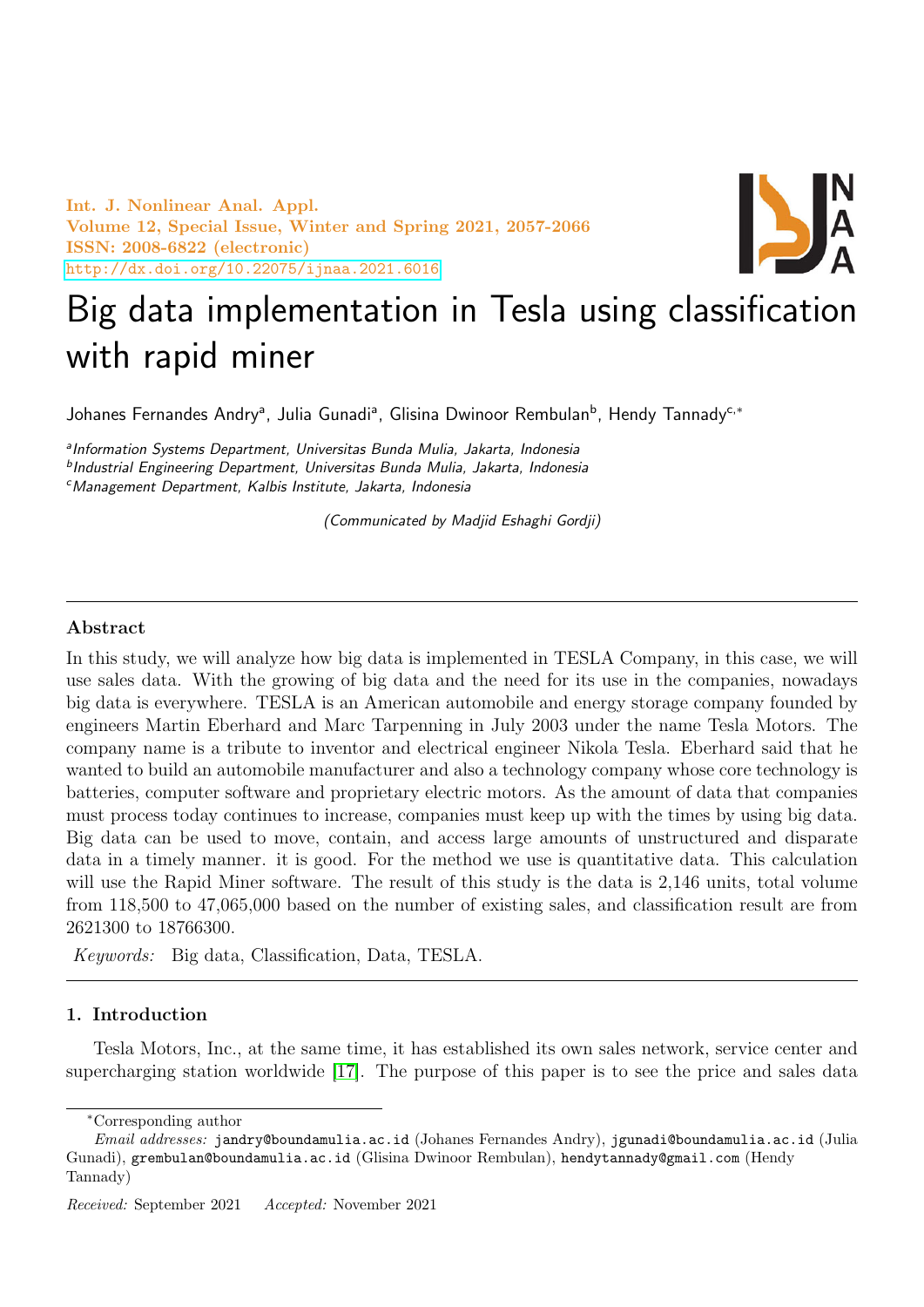that occurs in the TESLA automotive company using the Classification method carried out with Rapid Miner.

Classification is one of data mining methods that the data could categorize by the class labels previously known [\[2\]](#page-8-0). With the advancement of IT that is happening in this era, amount of data continues to increase and the challenges that companies will face become more complex. Many companies invest in enabling them to make the best use of big data. Data considered as the source of life of decision-making and the raw material for information to be accounted for. Without high-quality providing data with the right information on the right things at the time, designing, monitoring and evaluating policies is almost impossible [\[20\]](#page-9-1). Because of that, a big company like TESLA need high quality of data to build an excellent decision-making system. Nowadays, the an atmosphere of decision-making environment is information quality. Management has very valuable customer transaction data that can be captured, processed, indexed, and stored so that later it can be used as very useful and up-to-date information [\[3\]](#page-8-1).

With the growing development of big data and the need for its use in the companies, at this moment big data is everywhere and can be easy to manage. In the last few decades, there have been significant improvements in big data, for business analytics purposes, and in living and smart work environments. In recent years, people have paid attention to big data, business analysis and "smart" living and working environment [\[10\]](#page-8-2). Organization are exploring large volume of data that maybe can be useful to create capture values for the organization, beside of that there's one of the main challenges that the organization will be faced with when the author works with very large data, of course it is done for data management for various purposes, and the organization needs to access structured data. The integration of structured and unstructured data is regarded as data with fixed code meaning and format, most of which are in digital form and are usually used in the database field [\[7\]](#page-8-3).

Big Data can be quickly added or subtracted into today's popular business dictionaries; some, think that it is too clear to describe the large amount of data that users, or consumers, will do with the data already available [\[6\]](#page-8-4). According to some, big data has made many changes in decision making, especially in the field of accounting because it focuses on the right decision-making process and can explore an effective balance and high objectivity will later consider a large amount of data.

The amount and variety of data far exceed the capabilities of manual analysis, and in some cases have exceeded the capabilities of conventional databases [\[15\]](#page-8-5). At the same time computers have grown stronger with better networks and algorithms, able to combine data sets. So that the possibility of the previous analysis is still stored is very likely to happen. Big data that is used properly can be used to analyze further about customers, suppliers, and conditions within the company itself.

The development of technology is increasingly widespread and affects all areas of life. Technology has become an integral part of everyday human life. This can be demonstrated by the many innovations that have been carried out in this world. For the company, working in a turbulent environment leads to a quality decision-making process, become important element of management. informed consent for subsequent decision-making processes at all levels of the enterprise, and how it is organized, will be increasingly important. the magnitude of Big Data is not only to collect the data itself, but most importantly, and for its visualization, it is crucial to gain business advantage [\[8\]](#page-8-6).

There are three characteristics of Big data named 3V; Volume, Variety, and Velocity. Volume itself is related to the size of the data; variety is related to the type of data and Velocity is related to the speed of data processing [\[1\]](#page-8-7).

The presence of big data today has completely changed the work system in a company, where data is large and varied and must be accessed quickly. Create its own pressure when working with big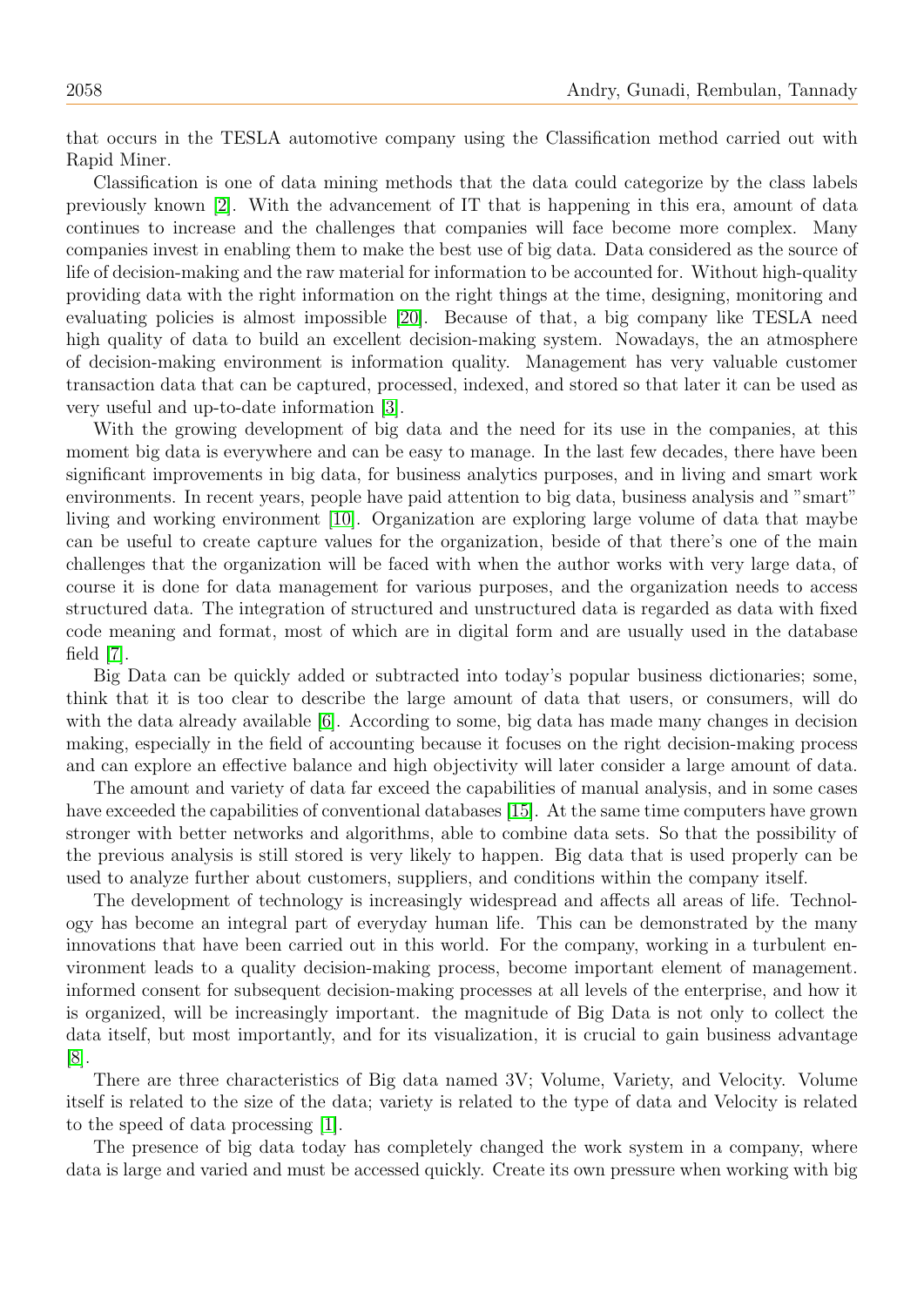data. With the development of computer capabilities related to big data, data can be fully used for analysis so that no data is wasted even though it is still usable. For example, in a recently released survey and research, half of the respondents gave an opinion about the importance of analytics in the companies they work for and less than 20% of respondents think that they are under pressure to improve business analytics [\[4\]](#page-8-8). This can raise questions about how companies actually use big data.

## 2. Literature Review

## 2.1. Big Data

Implementation of big data is very important for company, especially Tesla [\[11\]](#page-8-9). In this digital era, information and data is an important asset in making decisions. When you want to buy an item, it is likely that you will look for reviews related to the item to decide which product is worthy and worth buying. In everyday life, many people use available information and data for personal or group interests. In the business world, the amount of information needed to make the best decisions is enormous. This large collection of data and information is also called big data, to process it requires Information Technology (IT) [\[13\]](#page-8-10).

## 2.2. Rapid Miner

Rapid miner studio application is used for data processing, existing data is taken from Kaggle data then processed by entering a dataset using the classification method [\[12\]](#page-8-11).

## 2.3. Classification

The method Classification algorithm is a process that finds rules for partitioning or dividing data into separate groups. The rules for classification generated by the process can be used to classify various data in the future [\[16\]](#page-9-2). The classification method is used to predict or predict classes on certain data labels, with the aim of classifying data based on training data sets and values (class labels) in certain attributes and using them in classifying new data [\[14\]](#page-8-12). the most popular classification methods are Decision/Classification Trees, Bayesian Classifiers/Na¨ıve Bayes Classifiers, Neural Networks, etc. [\[5\]](#page-8-13).

## 3. Methodology

Research is a process where a person observes a phenomenon in depth and collects data to then draw conclusions from that data [\[9\]](#page-8-14). From the results of this opinion, the research method is one of the scientific ways used to obtain clear and valid data with the aim of being able to find, develop, and prove the clarity of certain knowledge so that in the end it can be used to understand, solve, and anticipate problems. That exists in a particular field. Goal of this research is to specify the number of sales from TESLA during a certain period using the Rapid Miner. In addition, this study uses qualitative methods. Qualitative research methods are research methods used to analyze data in the form of descriptions of data that cannot be quantified directly [\[19\]](#page-9-3). Some of the steps for research carried out in this scientific are:

- Data Selection: get data sources from multiple sources.
- Data preprocessing: is for cleaning unwanted data and looking for missing values and noisy data values from the dataset.
- Data Analyst: one of the data mining techniques is applied to get the results.
- Implementation: the result of data mining techniques applied in the Rapid Miner application.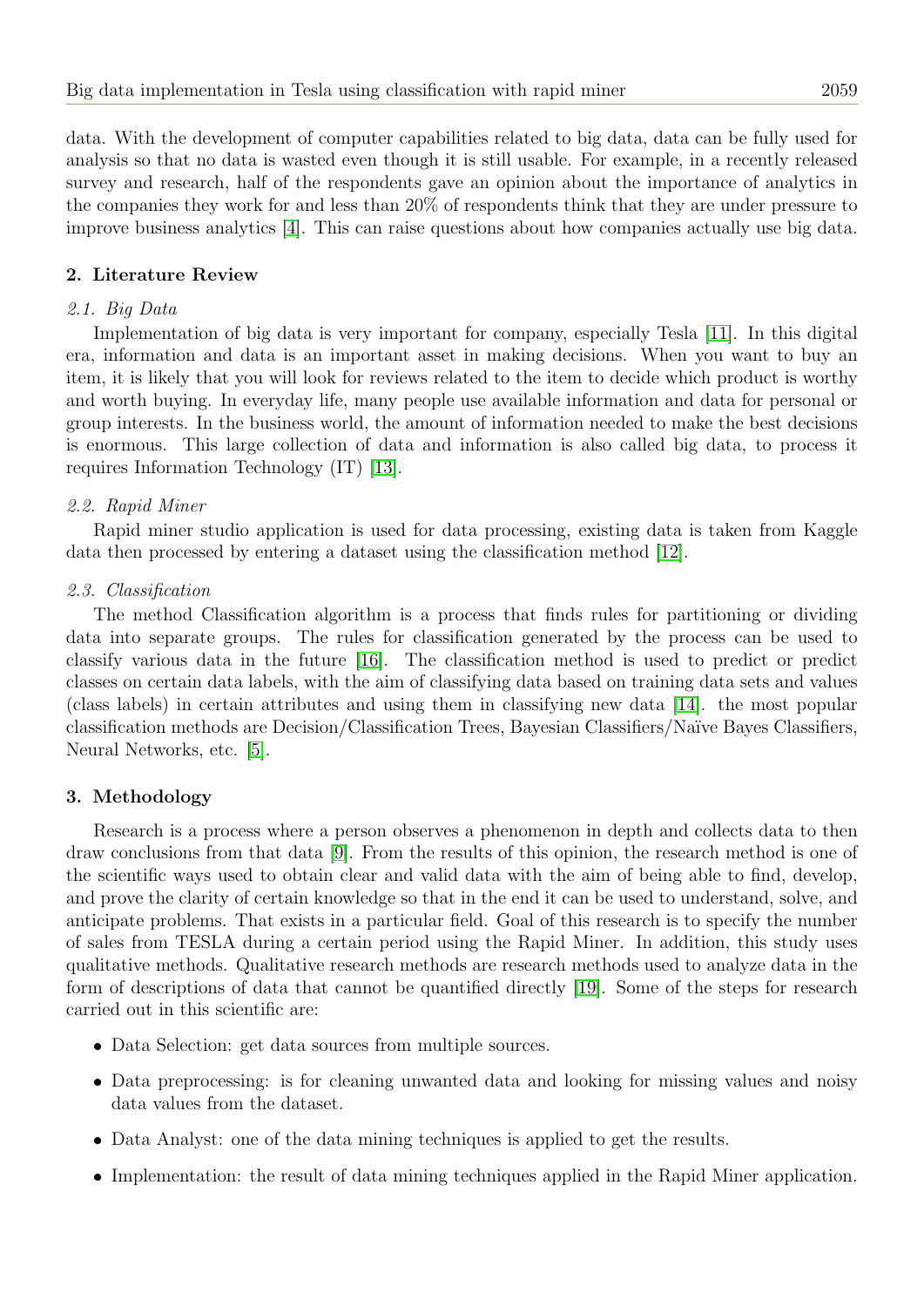

Figure 1: Research Framework

#### 3.1. Research subject

The subjects in this study were TSLA sales data. In this study, the amount of sales data was 2,146 units. Data collection was done by looking for documentation data in Kaggel. The data in this study were taken from the Kaggle site under the name TSLA.

#### 3.2. Instrument Development

Instrument development is very important in research activities. Research instruments have a very, very important contribution in determining the quality of a study, because the validity or clarity of the data obtained will be largely determined by the quality of the instruments used by the researcher, in addition to the data collection procedures used. In developing this instrument, it will be used in the research is a documentation guide. Documentation guidelines are tools used to collect data and documentation archives. Documentation using Kaggle data.

#### 3.3. Data Analysis Technique

The data analysis technique used in this research is descriptive. There are two types of data in this action research, namely qualitative data and quantitative data. But what we use is quantitative. Quantitative data is in the form of numbers and is also the result of measurement and calculation. This calculation will use the Rapid Miner software, and also with the K-mean. The data will be compared using two classification algorithms from data mining. The proposed algorithm is a combination of K-Nearest Neighbor algorithm with Naive Bayes Classifier algorithm, then evaluate and validate the result with confusion matrix. The next stage is to compare the results of accuracy and time complexity of each algorithm, to obtain the model of the classification algorithm which obtains the highest accuracy and time complexity. Another approach can be done by creating a set of functions that can measure several properties of a grouping as a function of several grouping parameters [\[18\]](#page-9-4).

#### 4. Analysis and Discussion

This stage, we will use the Rapid Miner and Microsoft Office Excel 2019 software. A rapid Miner is a tool used to analyse data. The purpose of using Rapid Miner is to analyse the dataset that will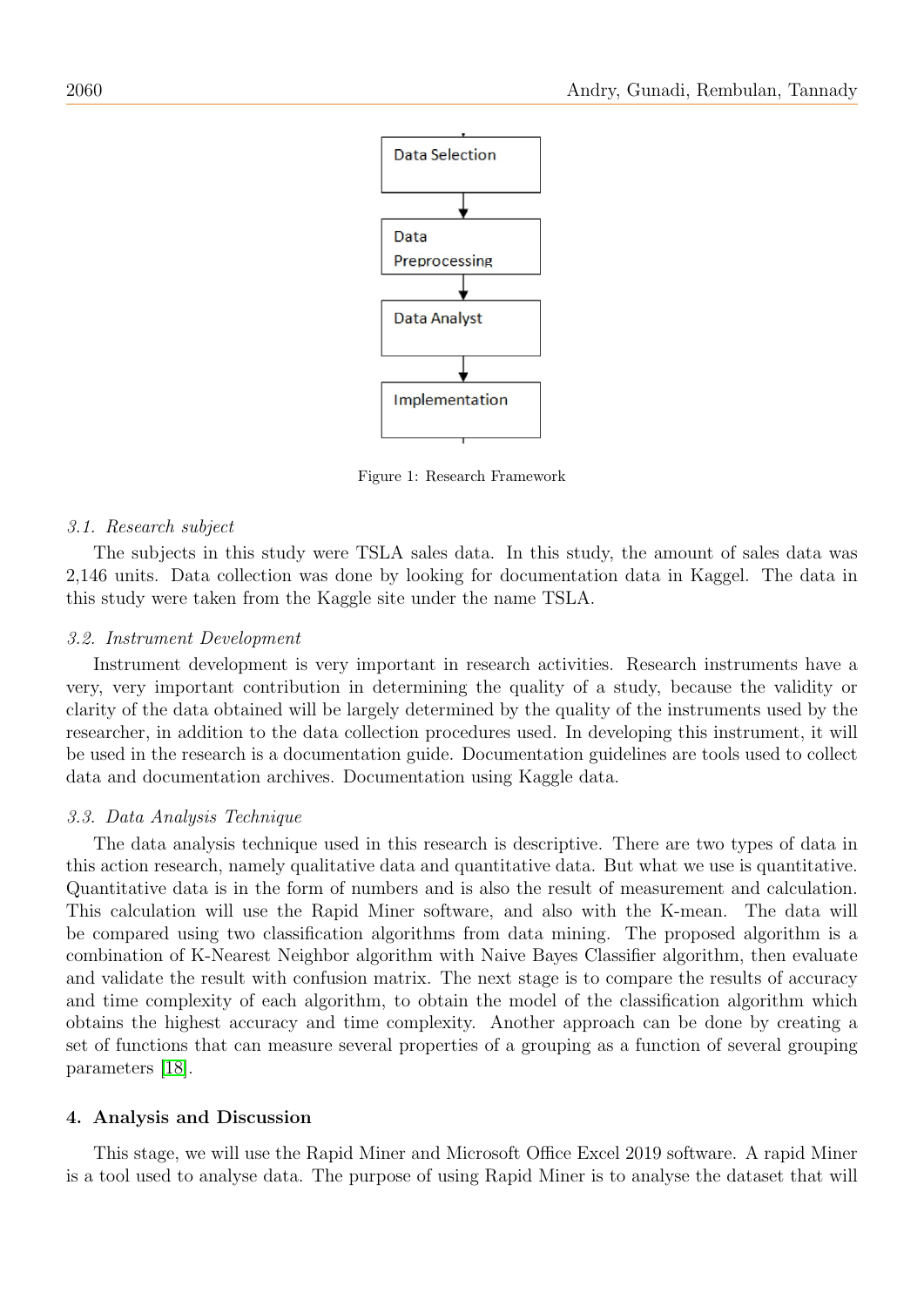| Date       | Open       | High       | Low        | Close      | Adj Close  | Volume   |  |
|------------|------------|------------|------------|------------|------------|----------|--|
| 29/06/2010 | 19.000.000 | 25.000.000 | 17.540.001 | 23.889.999 | 23.889.999 | 18766300 |  |
| 30/06/2010 | 25.790.001 | 30.420.000 | 23.299.999 | 23.830.000 | 23.830.000 | 17187100 |  |
| 01/07/2010 | 25.000.000 | 25.920.000 | 20.270.000 | 21.959.999 | 21.959.999 | 8218800  |  |
| 02/07/2010 | 23.000.000 | 23.100.000 | 18.709.999 | 19.200.001 | 19.200.001 | 5139800  |  |
| 06/07/2010 | 20.000.000 | 20.000.000 | 15.830.000 | 16.110.001 | 16.110.001 | 6866900  |  |
| 07/07/2010 | 16.400.000 | 16.629.999 | 14.980.000 | 15.800.000 | 15.800.000 | 6921700  |  |
| 08/07/2010 | 16.139.999 | 17.520.000 | 15.570.000 | 17.459.999 | 17.459.999 | 7711400  |  |
| 09/07/2010 | 17.580.000 | 17.900.000 | 16.549.999 | 17.400.000 | 17.400.000 | 4050600  |  |
| 12/07/2010 | 17.950.001 | 18.070.000 | 17.000.000 | 17.049.999 | 17.049.999 | 2202500  |  |

<span id="page-4-0"></span> $T<sub>1</sub>$  1: TSLA

be needed as needed. The purpose of this research is to find out alternatives and show the chosen decision. Moreover, the benefit is that we use the decision tree to find how many people are looking for their type. This research will follow the classification stages in this research stage.

Research Subject, the previous chapter, we know that research subject is an individual that participates in research. Information (or 'data') is collected from or about the individual to help answer the question under study. As mentioned in previous chapter, The subjects in this study were TSLA sales data. In this study, the amount of sales data was 2,146 units. Data collection was done by looking for documentation data in Kaggel. The data in this study were taken from the Kaggle site under the name TSLA.

Instrument development, as discussed in the previous chapter, research instruments are indispensable in carrying out this research. Validity or clarity is mostly determined by the quality of the data instruments used by the researcher. In this study, the authors will use data documentation taken from Kaggle.

Data analysis technique, authors already know that data analysis is defined as a process of to cleaned, to transformed, and to model data to discover useful information for business decisionmaking. The purpose of Data Analysis is to extract useful information from data and making a decision based upon the data analysis. . There are two types of data in this action research, namely qualitative data and quantitative data. But what we use is quantitative. Quantitative data is in the form of numbers and is also the result of measurement and calculation. This calculation will use the Rapid Miner software, and also with the K-mean. K-Means Classification is an algorithm in data mining that can be used to classify data.

#### 4.1. Data Source

The source for the primary data used in this study is the TSLA dataset in .xlsx format. The data dataset used in this study is Date, Open, High, Low, Close, Adjust Close, and Volume. The amount of data is 2146 data, and there are seven attributes.

The unique attribute is the volume type. To find data collection to become data mining, we enter data into Rapid Miner. How to enter it by using Retrieve. The purpose of using Retrieve is to block the mode used to access data. The data that will appear as in table [1.](#page-4-0)

Then, we need the raw data that we have, which aims to display from that data that we have. For the next part, we see the statistic table, where in the table we see how many statistics are on each attribute. In Statistics, there are some row like name, type, missing, and statistics. It will be better if there is no missing data, because missing data can make the analysis complicated. Also, there are types with several types: integer, polynomial, binominal, and many others. And for the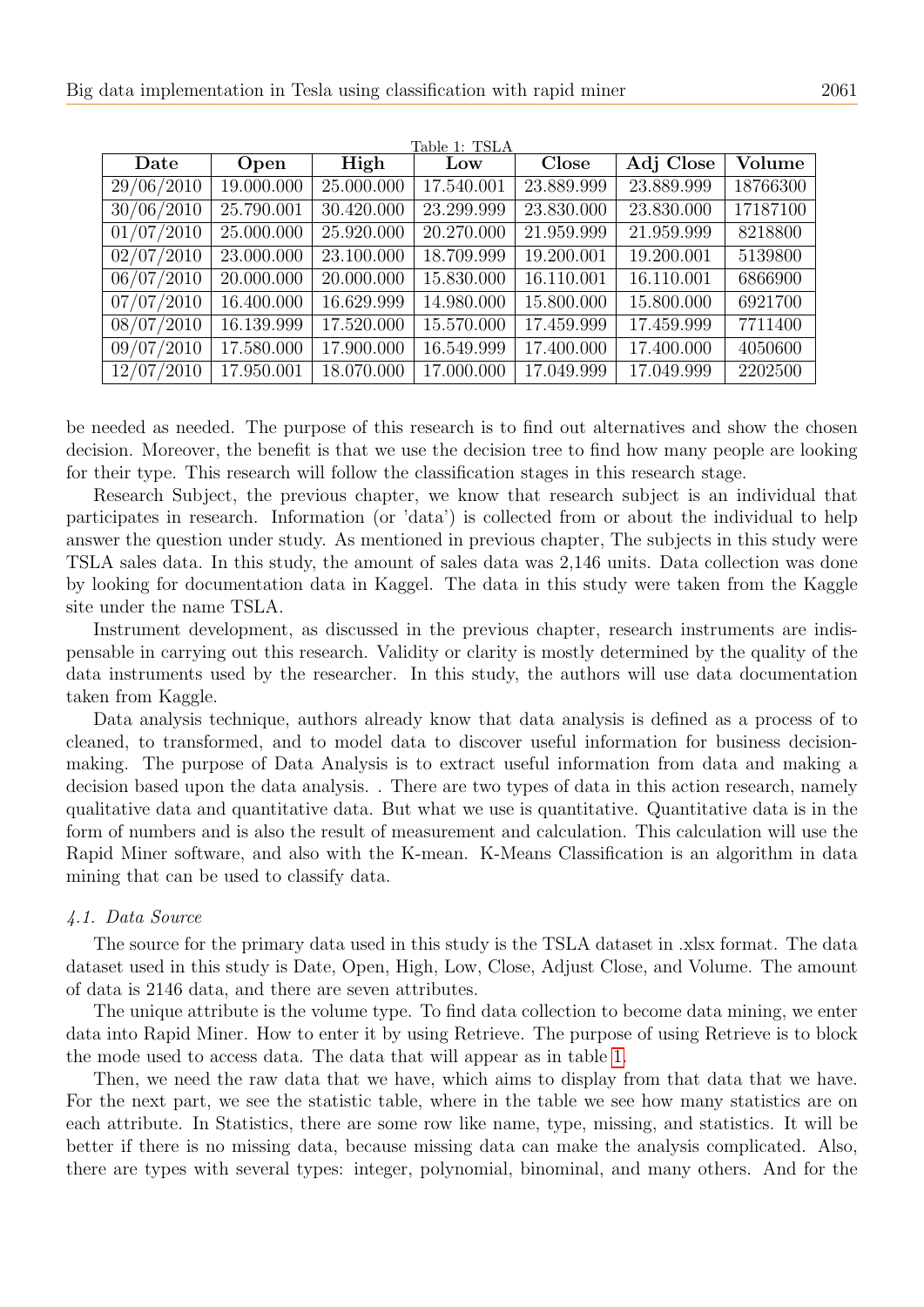<span id="page-5-0"></span>

| Table 2: Statistics      |             |                |             |                |                       |  |  |  |  |  |
|--------------------------|-------------|----------------|-------------|----------------|-----------------------|--|--|--|--|--|
| Name                     | <b>Type</b> | <b>Missing</b> | Min         | Max            | Average               |  |  |  |  |  |
| Volume                   | Integer     | $\Omega$       | 118500      | 47065000       | 5572721.689           |  |  |  |  |  |
| Date                     | Date        | $\theta$       | Earliest,   | Feb<br>Latest, | Duration: 3506 Days   |  |  |  |  |  |
|                          |             |                | Jun 29,2010 | 3,2020         |                       |  |  |  |  |  |
| Open                     | Polynominal | $\theta$       | Least,      | Most,          | Values:               |  |  |  |  |  |
|                          |             |                | 99.000.000  | 28.000.000     | 28.000.000[2130 more] |  |  |  |  |  |
| Close                    | Polynominal | $\theta$       | Least,      | Most,          | Values:               |  |  |  |  |  |
|                          |             |                | 99.550.003  | 27.420.000     | 27.420.000[2223 more] |  |  |  |  |  |
| Polynominal<br>Adj Close |             | $\left($       | Least,      | Most,          | Values:               |  |  |  |  |  |
|                          |             |                | 99.550.003  | 27.420.000     | 27.420.000[2223 more] |  |  |  |  |  |
| High<br>Polynominal      |             | $\left($       | Least,      | Most,          | Values:               |  |  |  |  |  |
|                          |             |                | 99.279.999  | 28.000.000     | 28.000.000[2126 more] |  |  |  |  |  |
| Low                      | Polynominal | $\theta$       | Least,      | Most,          | Values:               |  |  |  |  |  |
|                          |             |                | 99.499.997  | 27.299.999     | 27.299.999[2134 more] |  |  |  |  |  |



<span id="page-5-1"></span>Figure 2: Volume Graph

last step, statistics are useful for knowing the most, the smallest, the least, and the average amount of each data category. For the following statistic data, see table [2.](#page-5-0)

The jam is contained with the name visualization which aims to bring up the graphics in each attribute. We can choose the graphics according to what we want ourselves. The following is an example of a graphic image [2:](#page-5-1)

In Figure [2.](#page-5-1) Explain the total volume from 118,500 to 47,065,000 based on the number of existing sales. From that, the largest data is 1,269 volumes and the smallest is 0 volumes. From the graphic data, it can show that the graph from 0 is decreasing the sales figure of an item. From the results of the graph, 0-5m has a volume of 1,269 volumes, then 5m-1.m has a volume of 804 volumes, 10m-15m has a volume of 210 volumes, 15m-20m has a volume of 67 volumes, then 20m-25m has a volume of 17 , 25m-30m has a volume of 12 volumes.

#### 4.2. Classification

The purpose of using classification is to predict the class from the given TSLA dataset. The overall process that is made will be like the following picture [3:](#page-6-0)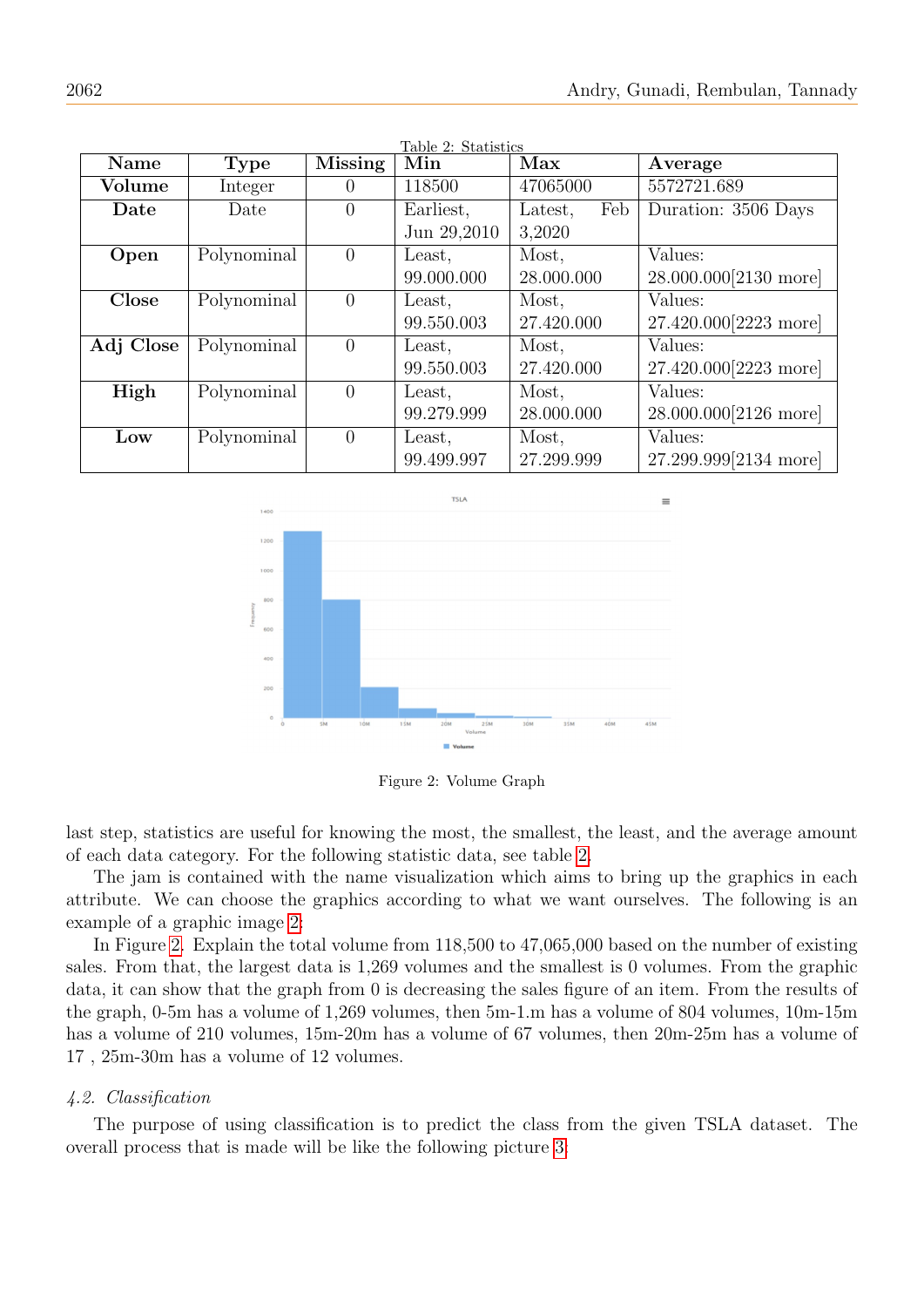

<span id="page-6-0"></span>Figure 3: Process of Apply Model for Classification

|                  |                                      | <b>Select the data location.</b> |                                               |                      |         |  |  |
|------------------|--------------------------------------|----------------------------------|-----------------------------------------------|----------------------|---------|--|--|
| 田<br>Documents   |                                      |                                  |                                               | ٠<br>$+ -$           | $Q = 1$ |  |  |
| Bookmarks        | <b>File Name</b>                     | Size                             | Type                                          | <b>Last Modified</b> |         |  |  |
| - Last Directory | Bizagi Modeler                       |                                  | <b>File Folder</b>                            | Oct 10, 2020         |         |  |  |
|                  | Custom Office Templates              |                                  | File Folder                                   | Oct 10, 2020         |         |  |  |
|                  | Download                             |                                  | <b>File Folder</b>                            | Nov 3, 2020          |         |  |  |
|                  | Jurnal                               |                                  | <b>File Folder</b>                            | Nov 10, 2020         |         |  |  |
|                  | Kuliah                               |                                  | File Folder                                   | Nov 9, 2020          |         |  |  |
|                  | $Notepad++$                          |                                  | <b>File Folder</b>                            | Oct 24, 2020         |         |  |  |
|                  | <b>OLC</b>                           |                                  | <b>File Folder</b>                            | Oct 19, 2020         |         |  |  |
|                  | Tugas                                |                                  | <b>File Folder</b>                            | Nov 9, 2020          |         |  |  |
|                  | <b>UTS</b>                           |                                  | <b>File Folder</b>                            | Oct 12, 2020         |         |  |  |
|                  | Wondershare Filmora 9                |                                  | <b>File Folder</b>                            | Nov 10, 2020         |         |  |  |
|                  | A 296-121-429-1-10-20170821 375 KB   |                                  | Adobe Acrobat Document                        | Oct 27, 2020         |         |  |  |
|                  | D- 3089_Kelompok 6.docx              | 115 KB                           | Microsoft Word Document                       | Nov 3, 2020          |         |  |  |
|                  | A 365-690-1-PB.pdf                   | 362 KB                           | Adobe Acrobat Document                        | Oct 31, 2020         |         |  |  |
|                  | $\Box$ bab 4 eng.docx                | <b>16 KB</b>                     | Microsoft Word Document                       | Nov 9, 2020          |         |  |  |
|                  | $D1$ bab 4. docx                     | 58 KB                            | Microsoft Word Document                       | Nov 9, 2020          |         |  |  |
|                  | till kelompok 9 UAS BIG DATAL. 97 KB |                                  | Microsoft Word 97 - 2003 Docum Oct 31, 2020   |                      |         |  |  |
|                  | IB- kelompok 9 UAS BIG DATAL. 102 KB |                                  | Microsoft Word 97 - 2003 Docum Nov 4, 2020    |                      |         |  |  |
|                  | No kelompok 9_UAS BIG DATA[  168 KB  |                                  | Microsoft Word 97 - 2003 Docum Nov 4, 2020    |                      |         |  |  |
|                  | Keompok 6.pptx                       | 36 KB                            | Microsoft PowerPoint Presentation Nov 7, 2020 |                      |         |  |  |
|                  | <b>D</b> TSLA asli.csv               | 185 KB                           | Microsoft Excel Comma Separate Nov 9, 2020    |                      |         |  |  |
|                  | <b>D</b> <sup>1</sup> TSLA csv       | 185 KB                           | Microsoft Excel Comma Separate Nov 2, 2020    |                      |         |  |  |
| TSLA asli.csv    |                                      |                                  |                                               |                      |         |  |  |
| All Files        |                                      |                                  |                                               |                      |         |  |  |

<span id="page-6-1"></span>Figure 4: Import Data- Select The Data Location

In Figure [3,](#page-6-0) there are 4 classification processes used for this classification. The operators used are read data, multiply, k-NN, and Apply Model. Read Data in Rapid Miner supports a lot of formats such as Ms. Excel, CSV, SPSS, Ms. Access and others. In this research, we will use the TSLA dataset. The TSLA dataset we use comes from the Kaggle data. To enter Ms. data. Excel or the like into rapid miner, that is, we have to open the RapidMiner application and after that we go straight to Import data. After that it will appear like this [4:](#page-6-1)

In Figure [4,](#page-6-1) we are told to choose the data we have. In this research, because we are using TSLA data, then we click on TSLA.csv data. After that, click next to the next process, until it will appear as shown below [5:](#page-7-0)

In figure [5,](#page-7-0) we will focus on the column format of our read data. In the image, we will change the column to the attributes we have. There will be various things in this format, such as change types, change roles, rename columns, and exclude columns. There are several types of change types, such as date, polynomial, binary, integer, etc. Then there is the role change, which aims to become a special attribute. There are three special attributes, namely, weight, label, and id. Then there is the rename column, which aims to change the column name, and finally, the exclude column aims to delete a column. Columns that have been deleted will appear again if we click the include column.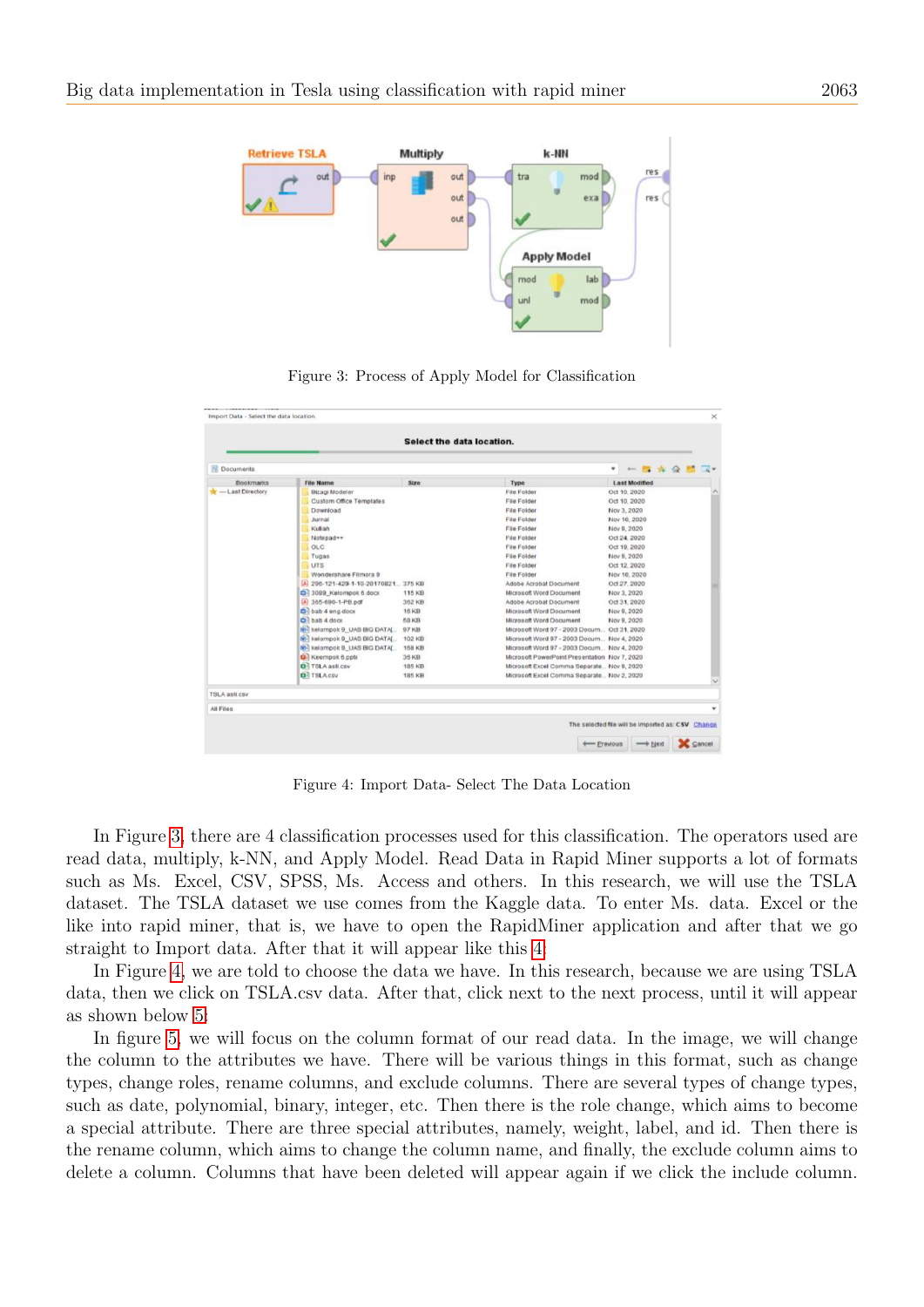|                |                        |                            |                                       | Format your columns.                 |                                      |                                          |                            |  |  |
|----------------|------------------------|----------------------------|---------------------------------------|--------------------------------------|--------------------------------------|------------------------------------------|----------------------------|--|--|
|                | Date format dd/MM/yyyy | $\pmb{\mathrm{v}}$         | 100%                                  |                                      | Replace errors with missing values 1 |                                          |                            |  |  |
|                | Date<br>$0 -$<br>date  | Open<br>0.7<br>polynominal | High<br>0 <sub>v</sub><br>polynominal | Low<br>0 <sub>v</sub><br>polynominal | Close<br>$0 -$<br>polynominal        | <b>Adj Close</b><br>$8 -$<br>polynominal | Volume<br>$0 +$<br>integer |  |  |
| $\mathbf{1}$   | Jun 29, 2010           | 19.000.000                 | 25.000.000                            | 17.540.001                           | 23.889.999                           | 23.889.999                               | 18766300                   |  |  |
| $\overline{2}$ | Jun 30, 2010           | 25.790.001                 | 30.420.000                            | 23.299.999                           | 23.830.000                           | 23.830.000                               | 17187100                   |  |  |
| 3              | Jul 1, 2010            | 25,000,000                 | 25,920,000                            | 20,270,000                           | 21,959,999                           | 21.959.999                               | 8218800                    |  |  |
| $\overline{4}$ | Jul 2, 2010            | 23,000.000                 | 23.100.000                            | 18.709.999                           | 19.200.001                           | 19.200.001                               | 5139800                    |  |  |
| 5              | Jul 6, 2010            | 20.000.000                 | 20,000.000                            | 15.830.000                           | 16.110.001                           | 16.110.001                               | 6866900                    |  |  |
| 6              | Jul 7, 2010            | 16,400,000                 | 16,629,999                            | 14,980,000                           | 15,800,000                           | 15,800,000                               | 6921700                    |  |  |
| $\overline{7}$ | Jul 8, 2010            | 16.139.999                 | 17.520.000                            | 15.570.000                           | 17.459.999                           | 17.459.999                               | 7711400                    |  |  |
| 8              | Jul 9, 2010            | 17,580,000                 | 17,900,000                            | 16,549.999                           | 17,400,000                           | 17,400,000                               | 4050600                    |  |  |
| $\overline{9}$ | Jul 12, 2010           | 17.950.001                 | 18.070.000                            | 17.000.000                           | 17,049.999                           | 17.049.999                               | 2202500                    |  |  |
| 10             | Jul 13, 2010           | 17.389.999                 | 18.639.999                            | 16.900.000                           | 18.139.999                           | 18.139.999                               | 2680100                    |  |  |
| 11             | Jul 14, 2010           | 17,940.001                 | 20.150.000                            | 17.760.000                           | 19.840.000                           | 19.840.000                               | 4195200                    |  |  |
| 12             | Jul 15, 2010           | 19.940.001                 | 21,500.000                            | 19.000.000                           | 19.889.999                           | 19,889.999                               | 3739800                    |  |  |
| 13             | Jul 16, 2010           | 20.700.001                 | 21,299,999                            | 20.049.999                           | 20.639.999                           | 20.639.999                               | 2621300                    |  |  |
| 14             | Jul 19, 2010           | 21.370.001                 | 22,250,000                            | 20.920.000                           | 21.910.000                           | 21.910.000                               | 2486500                    |  |  |
| 15             | Jul 20, 2010           | 21,850,000                 | 21.850.000                            | 20.049.999                           | 20.299.999                           | 20.299.999                               | 1825300                    |  |  |
| 16             | Jul 21, 2010           | 20.660.000                 | 20.900.000                            | 19.500.000                           | 20.219.999                           | 20.219.999                               | 1252500                    |  |  |
| 17             | Jul 22, 2010           | 20.500.000                 | 21.250.000                            | 20.370.001                           | 21.000.000                           | 21.000.000                               | 957800                     |  |  |
| 18             | Jul 23, 2010           | 21.190.001                 | 21.559.999                            | 21.059.999                           | 21.290.001                           | 21.290.001                               | 653600                     |  |  |

<span id="page-7-0"></span>Figure 5: Import Data-Format Your Columns

After that, click next to show the last stage, namely save data. Save data can be done anywhere.

Then there is the Multiply operator, which is used to make Copies of objects in Rapidminer. The copy itself will make it unrelated, so it has no effect on another copy when changing one copy. Then there is the k-NN operator to produce a model based on the k-Nearest Neighbor algorithm. The goal is to use the k-Nearest Neighbor algorithm for classification and regression. The k-NN Algoritman based on the distance about three close as a predictive value of the new instance. In this study, the value at k was determined to be  $k = 3$ . And finally, the Apply Model operator is used to apply a previously trained model using data raining on unlabeled data. The purpose of using the Apply Model is to obtain predictions on unlabeled data that do not yet have a label. What is needed when the Apply Model is data testing. The testing data must have the same sequence, type, and attribute prean as the data. The following are the results of Classification [6:](#page-8-15)

In the Figure [6,](#page-8-15) there are 2 colors, namely green and yellow. The green one is the volume in the TSLA read data that we use in this research. The reason the volume can turn green is because the volume when inputted the change role data is changed to a label. In change roles, there are 3 types, namely label, id, and weight. Because the volume has a special attribute so the color will be green. While the yellow color is the result of the Apply Model. Meanwhile, the white one is our read data that we use today.

### 5. Conclusion

The presence of big data today has completely changed the work system in a company, where data is large and varied and must be accessed quickly. the implementation of big data for the case at the Tesla company was obtained from this Kaggle data by using the classification method using a text mining processing application, namely Rapid Miner Studio, the results of the study are as follows is 2,146 units, total volume from 118,500 to 47,065,000 based on the number of existing sales,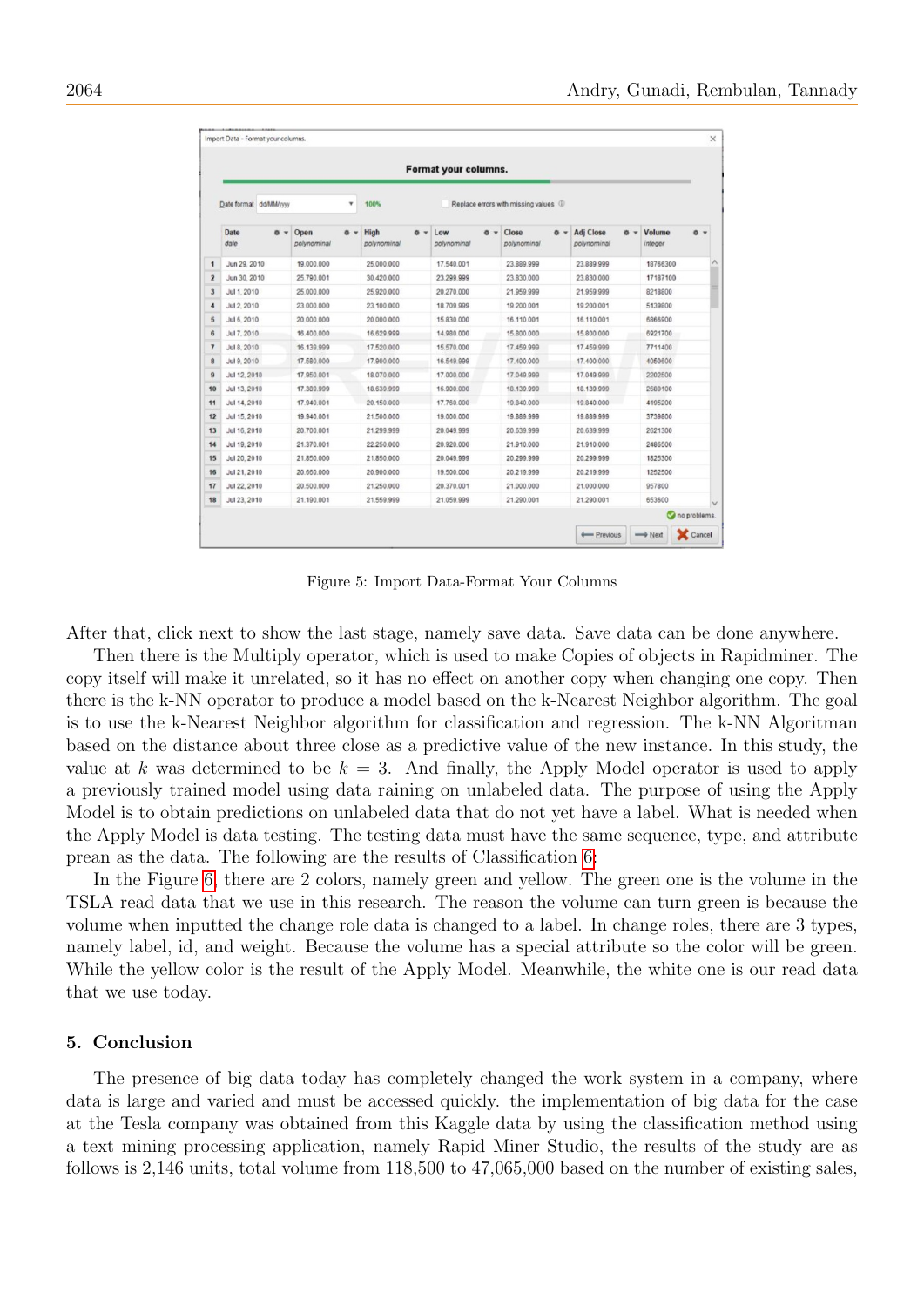| Row No.        | Volume   | prediction(V | confidence(  | confidence(  | confidence(  | confidence(  | confidence(  | confidence(  | confidence(  | confidence(  | confidence(  | confidence(  | confidence   |
|----------------|----------|--------------|--------------|--------------|--------------|--------------|--------------|--------------|--------------|--------------|--------------|--------------|--------------|
| 1              | 18766300 | 18766300     | 0.500        | 0.333        | 0.167        | $\mathbf{0}$ | $\mathbf{0}$ | $\mathbf{0}$ | $\mathbf{0}$ | $\mathbf{0}$ | $\mathbf{0}$ | $\mathbf{0}$ | $\mathbf{0}$ |
| $\overline{2}$ | 17187100 | 17187100     | 0.250        | 0.500        | 0.250        | $\mathbf{0}$ | $\mathbf{0}$ | $\mathbf{0}$ | $\mathbf{0}$ | $\mathbf{0}$ | $\pmb{0}$    | $\mathbf{0}$ | $\mathbf{0}$ |
| $\overline{3}$ | 8218800  | 8218800      | $\mathbf{0}$ | 0.250        | 0.500        | 0.250        | $\pmb{0}$    | $\pmb{0}$    | $\pmb{0}$    | $\mathbf{0}$ | $\pmb{0}$    | $\mathbf{0}$ | $\pmb{0}$    |
| $\overline{4}$ | 5139800  | 5139800      | $\pmb{0}$    | 0.167        | 0.333        | 0.500        | $\mathbb{0}$ | $\pmb{0}$    | $\mathbb O$  | $\pmb{0}$    | $\pmb{0}$    | $\mathbf{0}$ | $\mathbb O$  |
| 5              | 6866900  | 6866900      | $\mathbf{0}$ | $\pmb{0}$    | $\mathbf{0}$ | $\mathbf{0}$ | 0.500        | 0.333        | 0.167        | $\mathbf{0}$ | $\mathbf{0}$ | $\mathbf{0}$ | $\mathbf{0}$ |
| 6              | 6921700  | 6921700      | $\mathbf{0}$ | $\pmb{0}$    | $\mathbf{0}$ | $\mathbf{0}$ | 0.250        | 0.500        | 0.250        | $\mathbf{0}$ | $\mathbf{0}$ | $\mathbf{0}$ | $\mathbf{0}$ |
| $\overline{7}$ | 7711400  | 7711400      | $\mathbf{0}$ | $\pmb{0}$    | $\mathbf{0}$ | $\mathbf{0}$ | $\mathbf{0}$ | 0.250        | 0.500        | 0.250        | $\pmb{0}$    | $\mathbf{0}$ | $\mathbf{0}$ |
| 8              | 4050600  | 4050600      | $\mathbf{0}$ | $\mathbf 0$  | $\mathbf{0}$ | $\mathbf{0}$ | $\pmb{0}$    | 0.167        | 0.333        | 0.500        | $\pmb{0}$    | $\mathbf{0}$ | $\mathbf 0$  |
| 9              | 2202500  | 2202500      | $\mathbf{0}$ | $\mathbf{0}$ | $\mathbf{0}$ | $\mathbf{0}$ | $\mathbf{0}$ | $\mathbf{0}$ | $\mathbf{0}$ | $\mathbf{0}$ | 0.500        | 0.333        | 0.167        |
| 10             | 2680100  | 2680100      | $\mathbf{0}$ | $\pmb{0}$    | $\mathbf{0}$ | $\mathbf{0}$ | $\mathbf{0}$ | $\pmb{0}$    | $\mathbf{0}$ | $\mathbf{0}$ | 0.250        | 0.500        | 0.250        |
| 11             | 4195200  | 4195200      | $\pmb{0}$    | $\pmb{0}$    | $\pmb{0}$    | $\pmb{0}$    | $\pmb{0}$    | $\pmb{0}$    | $\pmb{0}$    | $\pmb{0}$    | $\pmb{0}$    | 0.250        | 0.500        |
| 12             | 3739800  | 3739800      | $\pmb{0}$    | $\mathbf{0}$ | $\mathbf{0}$ | $\mathbf{0}$ | $\mathbf{0}$ | $\mathbf{0}$ | $\mathbf{0}$ | $\mathbf{0}$ | $\mathbf{0}$ | $\mathbf{0}$ | 0.250        |
| 13             | 2621300  | 2621300      | $\mathbf{0}$ | $\pmb{0}$    | $\mathbf{0}$ | $\mathbf{0}$ | $\mathbf{0}$ | $\mathbf{0}$ | $\mathbf{0}$ | $\mathbf{0}$ | $\mathbf{0}$ | $\mathbf{0}$ | 0.167        |

<span id="page-8-15"></span>Figure 6: Classfication results

and classification result are from 2621300 to 18766300.

#### References

- <span id="page-8-7"></span>[1] N.E.V. Anna and E.F. Mannan, Big data adoption in academic libraries: a literature review, Libr. Hi Tech. News 37(4) (2020) 1–5.
- <span id="page-8-0"></span>[2] J. Arunadevi, S. Ramya and M.R. Raja, A study of classification algorithms using Rapidminer, Int. J. Pure Appl. Math. 119(12) (2018) 15977–15988.
- <span id="page-8-1"></span>[3] N. Bharadwaj, Strategic decision making in an information-rich environment: A synthesis and an organizing framework for innovation research, Rev. Mark. Res. 15 (2018) 3–30.
- <span id="page-8-8"></span>[4] K. Ebner, T. Bühnen and N. Urbach, Think big with big data: Identifying suitable big data strategies in corporate environments, Proc. Annu. Hawaii Int. Conf. Syst. Sci. (2014) 3748–3757.
- <span id="page-8-13"></span>[5] F. Gorunescu, Data Mining: Concepts, Models and Techniques, Springer Science & Business Media, 2011.
- <span id="page-8-4"></span>[6] S. Green, J.E. McKinney, K. Heppard and L. Garcia, Article information: Big data, digital demand, and decisionmaking, Int. J. Account. Inf. Manag. 26(4) (2017) 541–555.
- <span id="page-8-3"></span>[7] A. Intezari and S. Gressel, Information and reformation in KM systems: big data and strategic decision-making, J. Knowl. Manag. 21(1) (2017) 71–91.
- <span id="page-8-6"></span>[8] H. Koscielniak and A. Puto, *Big data in decision making processes of enterprises*, Procedia Comput. Sci. 65(Iccmit) (2015) 1052–1058.
- <span id="page-8-14"></span>[9] T. Loya and G. Carden, Higher Education Strategy and Planning: A Profesional Guide, Business Intelligence and Analytics, 2018.
- <span id="page-8-2"></span>[10] E.D. Madyatmadja, L. Liliana, J.F. Andry and H. Tannady, Risk analysis of human resource information systems using Cobit 5, J. Theor. Appl. Inf. Technol. 98(21) (2020) 3357–3367.
- <span id="page-8-9"></span>[11] E.D. Madyatmadja, M. Marvel, J.F. Andry, H. Tannady and A. Chakir, Implementation of big data in hospital using cluster analytics, Int. Conf. Inf. Manag. Technol. (2021) 496–500.
- <span id="page-8-11"></span>[12] E.D. Madyatmadja, A. Rianto, J.F. Andry, H. Tannady and A. Chakir, Analysis of big data in healthcare using decision tree algorithm, Proc. 2021 1st Int. Conf. Comput. Sci. Artific. Intell. (2021) 313–317.
- <span id="page-8-10"></span>[13] E.D. Madyatmadja, D.J.M. Sembiring, S.M.B.P. Angin, D. Ferdy and J.F. Andry, Big data in educational institutions using RapidMiner to predict learning effectiveness, J. Comput. Sci. 17(4) (2021) 403–413.
- <span id="page-8-12"></span>[14] S. Neelamegam and E. Ramaraj, Classification algorithm in data mining: An overview, Int. J. P2P Netw. Trends Technol. 4(8) (2013) 369–374.
- <span id="page-8-5"></span>[15] F. Provost and T. Fawcett, Data science and its relationship to big data and data-driven decision making, Big Data 1(1) (2013) 51–59.